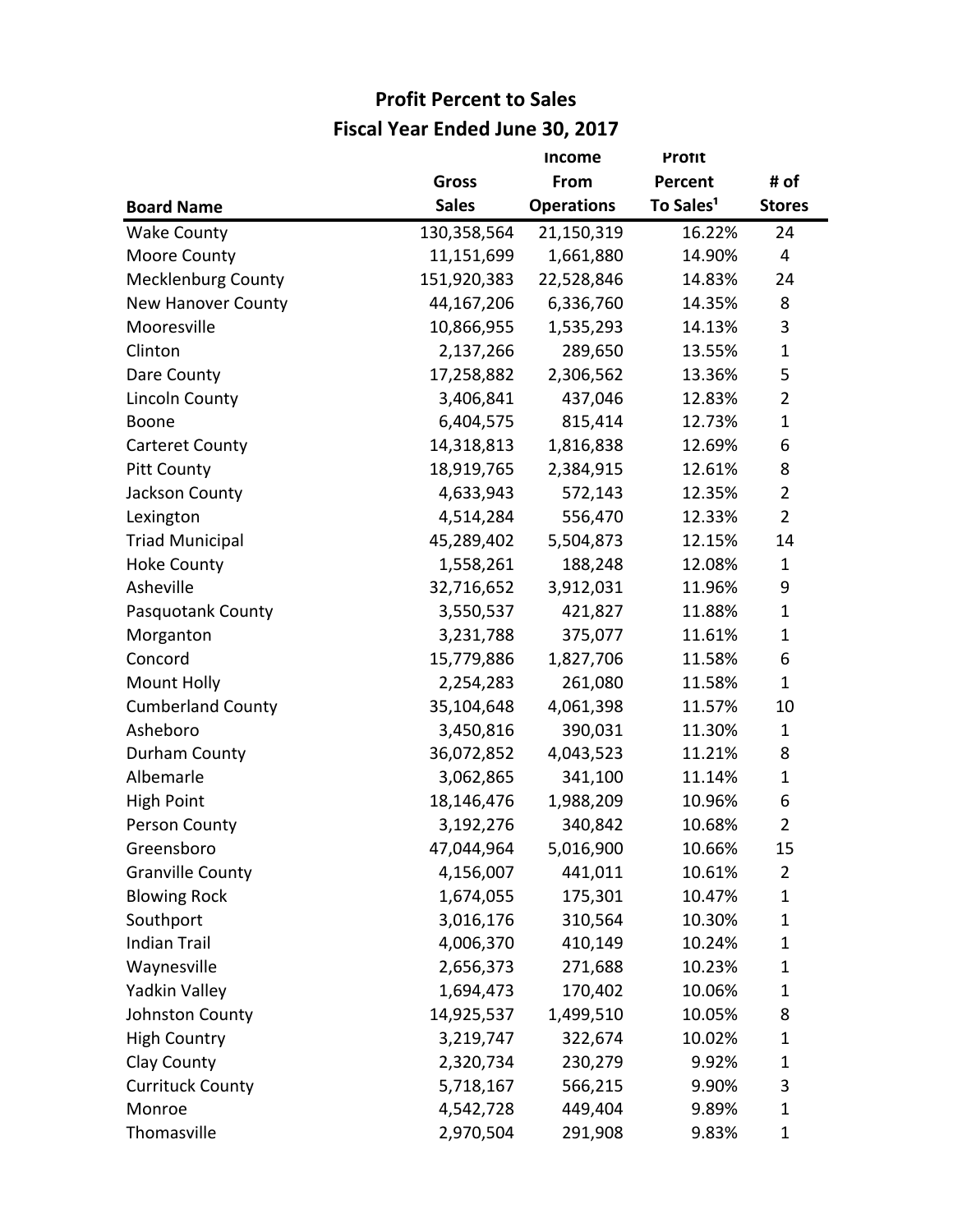|                         |              | Income            | <b>Protit</b>         |                |
|-------------------------|--------------|-------------------|-----------------------|----------------|
|                         | <b>Gross</b> | From              | Percent               | # of           |
| <b>Board Name</b>       | <b>Sales</b> | <b>Operations</b> | To Sales <sup>1</sup> | <b>Stores</b>  |
| Nash County             | 10,634,033   | 1,039,193         | 9.77%                 | 9              |
| Lenoir City             | 3,371,546    | 327,377           | 9.71%                 | $\overline{2}$ |
| <b>Onslow County</b>    | 17,068,220   | 1,652,814         | 9.68%                 | 6              |
| Pittsboro               | 1,397,644    | 133,466           | 9.55%                 | $\mathbf{1}$   |
| Elizabethtown           | 1,403,608    | 133,369           | 9.50%                 | $\mathbf{1}$   |
| <b>Black Mountain</b>   | 2,366,406    | 224,305           | 9.48%                 | 1              |
| West Jefferson          | 1,767,123    | 166,299           | 9.41%                 | $\mathbf{1}$   |
| Craven County           | 10,359,799   | 972,210           | 9.38%                 | 5              |
| Lenoir County           | 4,282,157    | 396,896           | 9.27%                 | 3              |
| Shallotte               | 1,915,754    | 176,647           | 9.22%                 | $\mathbf{1}$   |
| <b>Bryson City</b>      | 2,038,418    | 185,148           | 9.08%                 | $\mathbf{1}$   |
| Ocean Isle Beach        | 2,164,268    | 194,804           | 9.00%                 | 1              |
| Gastonia                | 10,553,195   | 940,264           | 8.91%                 | 5              |
| Waxhaw                  | 2,840,633    | 252,793           | 8.90%                 | $\mathbf{1}$   |
| Oak Island              | 2,981,269    | 261,093           | 8.76%                 | 1              |
| Statesville             | 6,125,538    | 534,670           | 8.73%                 | 2              |
| Lillington              | 1,751,257    | 151,927           | 8.68%                 | $\mathbf{1}$   |
| Wallace                 | 1,606,778    | 138,892           | 8.64%                 | $\mathbf{1}$   |
| Randleman               | 1,609,142    | 138,017           | 8.58%                 | 1              |
| <b>Brevard</b>          | 3,457,114    | 292,816           | 8.47%                 | $\overline{2}$ |
| <b>Brunswick County</b> | 3,066,074    | 257,415           | 8.40%                 | $\overline{2}$ |
| Kings Mountain          | 1,632,606    | 132,980           | 8.15%                 | $\mathbf{1}$   |
| Pender County           | 6,561,830    | 533,509           | 8.13%                 | 4              |
| <b>Forest City</b>      | 2,158,638    | 175,453           | 8.13%                 | 1              |
| Weaverville             | 2,814,165    | 227,774           | 8.09%                 | $\mathbf{1}$   |
| <b>Warren County</b>    | 2,485,179    | 200,955           | 8.09%                 | $\overline{2}$ |
| <b>Wayne County</b>     | 8,810,618    | 709,468           | 8.05%                 | 5              |
| Hendersonville          | 6,683,400    | 533,318           | 7.98%                 | 3              |
| Franklinton             | 1,096,648    | 86,927            | 7.93%                 | $\mathbf{1}$   |
| Sunset Beach            | 1,654,684    | 129,364           | 7.82%                 | 1              |
| Youngsville             | 1,127,176    | 87,742            | 7.78%                 | 1              |
| Pilot Mountain          | 988,269      | 76,761            | 7.77%                 | 1              |
| <b>Beaufort County</b>  | 5,340,994    | 411,837           | 7.71%                 | 6              |
| Spruce Pine             | 1,269,904    | 97,439            | 7.67%                 | 1              |
| Rockingham              | 2,332,104    | 174,811           | 7.50%                 | 2              |
| Hertford                | 1,099,569    | 82,018            | 7.46%                 | 1              |
| Sparta                  | 786,299      | 58,253            | 7.41%                 | 1              |
| Wingate                 | 1,550,953    | 114,140           | 7.36%                 | $\mathbf{1}$   |
| Murphy                  | 2,943,528    | 214,869           | 7.30%                 | 1              |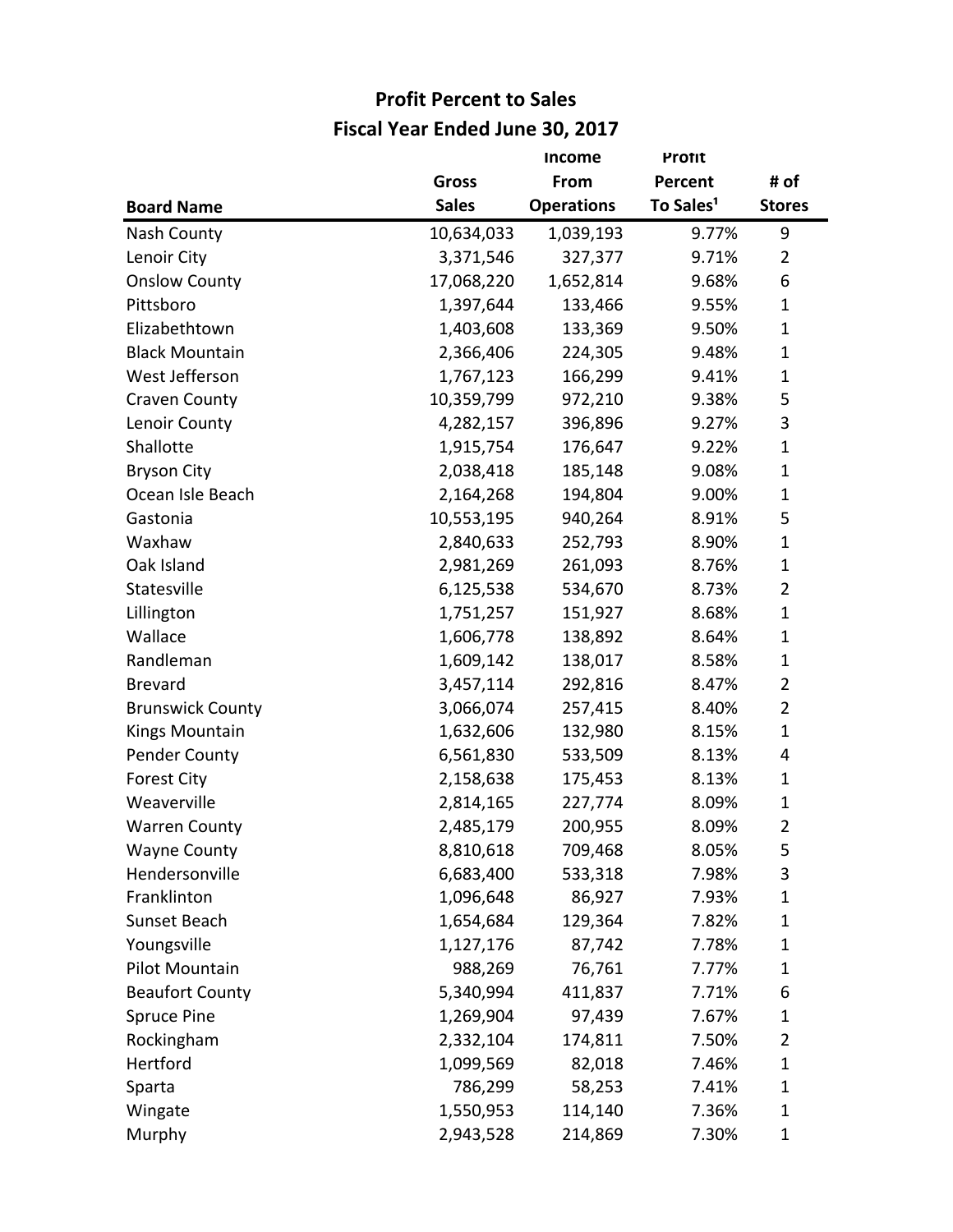|                           |              | <b>Income</b>     | <b>Protit</b>         |                |
|---------------------------|--------------|-------------------|-----------------------|----------------|
|                           | <b>Gross</b> | From              | Percent               | # of           |
| <b>Board Name</b>         | <b>Sales</b> | <b>Operations</b> | To Sales <sup>1</sup> | <b>Stores</b>  |
| Catawba County            | 19,260,793   | 1,395,725         | 7.25%                 | 11             |
| Angier                    | 1,932,639    | 139,791           | 7.23%                 | $\mathbf{1}$   |
| Calabash                  | 1,574,379    | 113,180           | 7.19%                 | $\mathbf{1}$   |
| Marion                    | 2,521,097    | 179,289           | 7.11%                 | $\overline{2}$ |
| Siler City                | 1,422,553    | 100,309           | 7.05%                 | $\mathbf{1}$   |
| <b>Tabor City</b>         | 784,559      | 55,247            | 7.04%                 | $\mathbf{1}$   |
| Shelby                    | 4,446,359    | 310,795           | 6.99%                 | $\overline{2}$ |
| <b>Mount Airy</b>         | 2,329,515    | 160,694           | 6.90%                 | $\mathbf{1}$   |
| Sanford                   | 5,719,846    | 385,496           | 6.74%                 | 2              |
| Dunn                      | 2,327,467    | 155,711           | 6.69%                 | $\overline{2}$ |
| <b>Orange County</b>      | 19,545,413   | 1,300,654         | 6.65%                 | 8              |
| Louisburg                 | 1,608,810    | 106,341           | 6.61%                 | $\mathbf{1}$   |
| <b>Vance County</b>       | 3,869,789    | 255,543           | 6.60%                 | $\mathbf{1}$   |
| Fletcher                  | 2,119,126    | 139,887           | 6.60%                 | $\mathbf{1}$   |
| <b>Belville</b>           | 3,577,556    | 236,045           | 6.60%                 | $\overline{2}$ |
| <b>Granite Falls</b>      | 1,052,173    | 68,777            | 6.54%                 | $\mathbf{1}$   |
| Pembroke                  | 1,243,063    | 80,995            | 6.52%                 | $\mathbf{1}$   |
| <b>Scotland County</b>    | 2,084,999    | 134,372           | 6.44%                 | $\mathbf{1}$   |
| <b>Wilson County</b>      | 8,440,918    | 542,948           | 6.43%                 | 6              |
| Wadesboro                 | 1,394,028    | 89,594            | 6.43%                 | 1              |
| <b>Martin County</b>      | 2,116,388    | 134,458           | 6.35%                 | $\overline{2}$ |
| Madison                   | 1,287,252    | 81,585            | 6.34%                 | $\mathbf{1}$   |
| Troutman                  | 708,108      | 44,307            | 6.26%                 | $\mathbf{1}$   |
| Pamlico County            | 1,386,369    | 85,651            | 6.18%                 | 2              |
| <b>Burnsville</b>         | 1,124,667    | 69,167            | 6.15%                 | $\mathbf{1}$   |
| Maggie Valley             | 2,515,130    | 154,238           | 6.13%                 | $\overline{2}$ |
| <b>Alamance Municipal</b> | 12,825,658   | 786,012           | 6.13%                 | 5              |
| <b>Hyde County</b>        | 829,040      | 50,676            | 6.11%                 | 2              |
| Whiteville                | 1,234,359    | 74,663            | 6.05%                 | $\mathbf{1}$   |
| Chowan County             | 1,456,218    | 87,838            | 6.03%                 | 1              |
| Highlands                 | 1,815,689    | 109,307           | 6.02%                 | 1              |
| Reidsville                | 2,365,318    | 141,505           | 5.98%                 | $\mathbf{1}$   |
| <b>Saint Pauls</b>        | 1,269,669    | 75,294            | 5.93%                 | $\mathbf{1}$   |
| Rowan/Kannapolis          | 12,970,208   | 762,385           | 5.88%                 | 7              |
| Eden                      | 1,810,498    | 106,156           | 5.86%                 | $\mathbf{1}$   |
| Hamlet                    | 1,056,684    | 61,400            | 5.81%                 | 1              |
| Gibsonville               | 1,187,488    | 68,911            | 5.80%                 | 1              |
| <b>Halifax County</b>     | 5,220,556    | 301,140           | 5.77%                 | 5              |
| <b>Tyrrell County</b>     | 460,792      | 26,364            | 5.72%                 | $\mathbf{1}$   |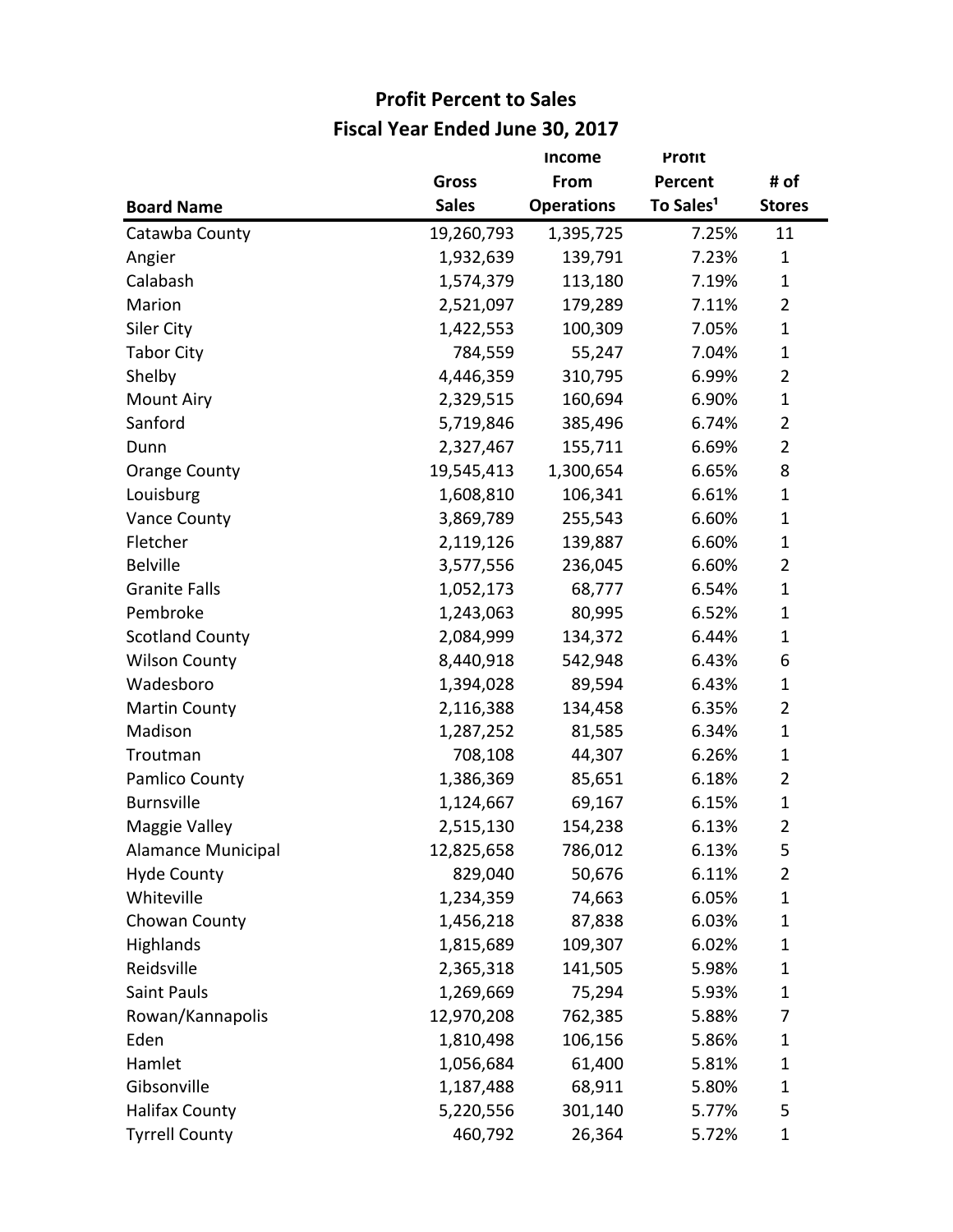|                             |              | <b>Income</b>     | <b>Protit</b>         |                |
|-----------------------------|--------------|-------------------|-----------------------|----------------|
|                             | <b>Gross</b> | From              | Percent               | # of           |
| <b>Board Name</b>           | <b>Sales</b> | <b>Operations</b> | To Sales <sup>1</sup> | <b>Stores</b>  |
| Laurel Park                 | 1,269,769    | 71,118            | 5.60%                 | $\mathbf{1}$   |
| Locust                      | 1,710,791    | 93,091            | 5.44%                 | $\mathbf{1}$   |
| <b>Bunn</b>                 | 839,229      | 45,130            | 5.38%                 | $\mathbf{1}$   |
| Columbus                    | 625,354      | 33,362            | 5.33%                 | $\mathbf{1}$   |
| Cramerton                   | 2,790,593    | 142,125           | 5.09%                 | $\overline{2}$ |
| Valdese                     | 1,015,607    | 51,137            | 5.04%                 | $\mathbf{1}$   |
| <b>Brunswick</b>            | 526,520      | 25,601            | 4.86%                 | $\mathbf{1}$   |
| Camden County               | 1,355,862    | 64,518            | 4.76%                 | $\overline{2}$ |
| Fairmont                    | 680,711      | 31,756            | 4.67%                 | $\mathbf{1}$   |
| <b>Boiling Spring Lakes</b> | 789,258      | 34,602            | 4.38%                 | $\mathbf{1}$   |
| <b>West Columbus</b>        | 679,260      | 29,583            | 4.36%                 | $\mathbf{1}$   |
| Lake Lure                   | 894,007      | 38,565            | 4.31%                 | $\mathbf{1}$   |
| Liberty                     | 883,688      | 38,092            | 4.31%                 | $\mathbf{1}$   |
| Woodfin                     | 1,756,368    | 75,279            | 4.29%                 | $\mathbf{1}$   |
| Roseboro                    | 922,451      | 37,725            | 4.09%                 | $\mathbf{1}$   |
| Kenansville                 | 543,270      | 21,683            | 3.99%                 | $\mathbf{1}$   |
| Dobson                      | 628,633      | 24,162            | 3.84%                 | $\mathbf{1}$   |
| <b>Edgecombe County</b>     | 4,705,707    | 179,269           | 3.81%                 | 5              |
| Norwood                     | 569,467      | 21,309            | 3.74%                 | $\mathbf{1}$   |
| Tryon                       | 471,983      | 16,352            | 3.46%                 | $\mathbf{1}$   |
| <b>Washington County</b>    | 910,949      | 31,006            | 3.40%                 | $\mathbf{1}$   |
| Chatham County              | 3,508,966    | 116,891           | 3.33%                 | 3              |
| <b>Walnut Cove</b>          | 914,289      | 27,914            | 3.05%                 | $\mathbf{1}$   |
| <b>Caswell County</b>       | 2,178,380    | 63,520            | 2.92%                 | 4              |
| Canton                      | 1,388,793    | 39,835            | 2.87%                 | $\mathbf{1}$   |
| Montgomery                  | 1,597,506    | 45,737            | 2.86%                 | $\overline{2}$ |
| Cherryville                 | 1,018,949    | 27,387            | 2.69%                 | $\mathbf{1}$   |
| Jones County                | 1,047,546    | 28,094            | 2.68%                 | 3              |
| Cooleemee                   | 1,139,790    | 29,481            | 2.59%                 | $\mathbf{1}$   |
| <b>Greene County</b>        | 760,628      | 19,426            | 2.55%                 | $\overline{2}$ |
| Rowland                     | 244,667      | 5,752             | 2.35%                 | $\mathbf{1}$   |
| Rutherfordton               | 1,341,020    | 30,469            | 2.27%                 | $\mathbf{1}$   |
| Newton Grove                | 484,062      | 10,989            | 2.27%                 | $\mathbf{1}$   |
| <b>Mount Pleasant</b>       | 755,269      | 16,294            | 2.16%                 | $\mathbf{1}$   |
| Franklin                    | 2,702,122    | 56,486            | 2.09%                 | $\mathbf{1}$   |
| <b>Hertford County</b>      | 2,305,166    | 41,515            | 1.80%                 | 3              |
| Northampton County          | 1,048,034    | 16,962            | 1.62%                 | 4              |
| Lincolnton                  | 2,744,937    | 35,813            | 1.30%                 | $\overline{2}$ |
| North Wilkesboro            | 1,328,139    | 13,545            | 1.02%                 | $\mathbf{1}$   |